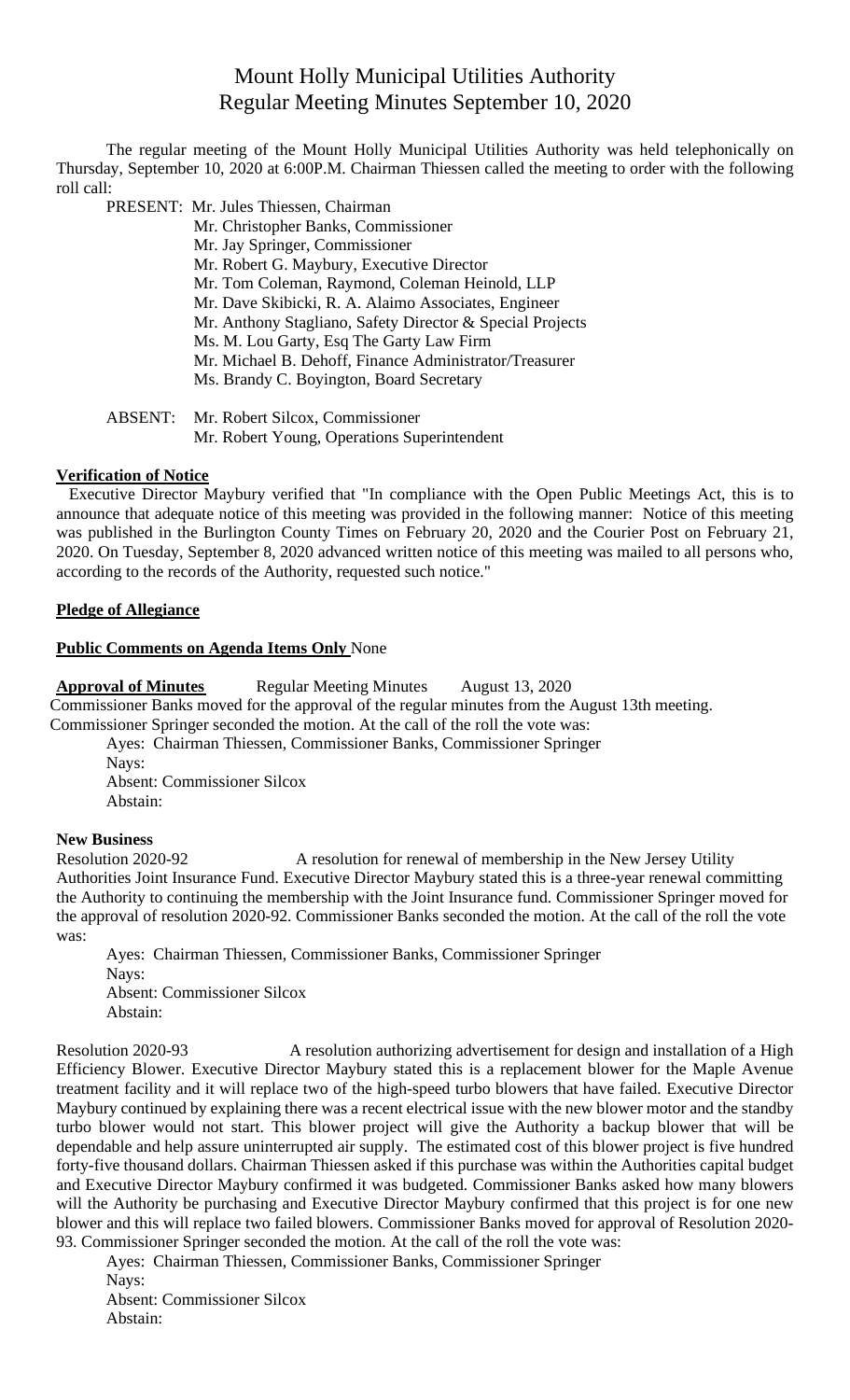Resolution 2020-94 A resolution authorizing extension of contract for supply and delivery of Bioxide (Liquid Calcium Nitrate) Executive Director Maybury stated that Bioxide is a chemical that is metered into the wastewater flow to control odors from pump stations that have long force mains. This chemical also helps slows the corrosion of the Authorities infrastructure by reducing hydrogen sulfide gas. This resolution extends the contract and is recommended for approval. Commissioner Springer moved for the approval of resolution 2020-94. Commissioner Banks seconded the motion. At the call of the roll the vote was:

Ayes: Chairman Thiessen, Commissioner Banks, Commissioner Springer Nays: Absent: Commissioner Silcox

Abstain:

Resolution 2020-95 A resolution authorizing extension of contract for supply and delivery of magnesium hydroxide-63%. Executive Director Maybury stated this chemical is metered into the flow at the Rancocas Road Wastewater Treatment Facility increasing alkalinity and ph which helps the biological process. Commissioner Banks moved for the approval of resolution 2020-35. Commissioner Springer seconded the motion. At the call of the roll the vote was:

Ayes: Chairman Thiessen, Commissioner Banks, Commissioner Springer Navs: Absent: Commissioner Silcox Abstain:

Resolution 2020-96 A resolution approving an S-3 application for approval of sewer construction plans between the Mt. Holly Municipal Utilities and Lumberton Family Apartments Urban Renewal for real property in the township of Lumberton, identified as block 22 lot 8.01. Executive Director Maybury explained the proposed development is off Route 38 behind the Walmart in Lumberton. This project is for seventy affordable apartments and is a small piece of a bigger 211-acre project. Commissioner Springer moved for the approval of resolution 2020-96. Commissioner Banks seconded the motion. At the call of the roll the vote was: Ayes: Chairman Thiessen, Commissioner Banks, Commissioner Springer

Navs: Absent: Commissioner Silcox Abstain:

Resolution 2020-97 A resolution authorizing the award of goods and services contract through the Federal Supply Schedules of the Government Services Administration (GSA) for supply and demand of one Kohler 15KW emergency diesel generator system with 1500 automatic transfer switch for Tarnsfield Pump Station. Executive Director stated this does not need to be bid because it is on the GSA and under the bid threshold amount. Commissioner Banks moved for the approval of resolution 2020-97. Commissioner Springer seconded the motion. At the call of the roll the vote was:

Ayes: Chairman Thiessen, Commissioner Banks, Commissioner Springer Nays: Absent: Commissioner Silcox Abstain:

Resolution 2020-98 A resolution rejecting the proposals submitted for certified environmental laboratory testing services. Executive Director Maybury explained this is being rejected because of deficiencies and it did not meet the Authority's requirements. Mr. Stagliano, Qualified Purchasing Agent, stated the Authority will go out for rebid with a revised specification on September 15, 2020 if this resolution is passed. Commissioner Springer moved for the approval of resolution 2020-98. Commissioner Banks seconded the motion. At the call of the roll the vote was:

Ayes: Chairman Thiessen, Commissioner Banks, Commissioner Springer Nays: Absent: Commissioner Silcox Abstain:

## **Consent Agenda**:

"All items listed with an asterisk (\*) are considered routine by the Authority and will be enacted by one motion. Should a Commissioner wish to discuss a consent agenda item separately, that item can be removed from the consent agenda and considered in its normal sequence."

| *Resolution 2020-88 | A resolution approving the operating expenses for the month of August                                     |
|---------------------|-----------------------------------------------------------------------------------------------------------|
| *Resolution 2020-89 | A resolution approving the sewer refunds for the month of August                                          |
| *Resolution 2020-90 | A resolution approving the expenditures for the month of August from the<br>escrow fund.                  |
| *Resolution 2020-91 | A resolution approving the expenditures for the month of August from the<br>improvement replacement fund. |

Commissioner Banks moved for the approval of consent agenda. Commissioner Springer seconded The motion. At the call of the roll the vote was: